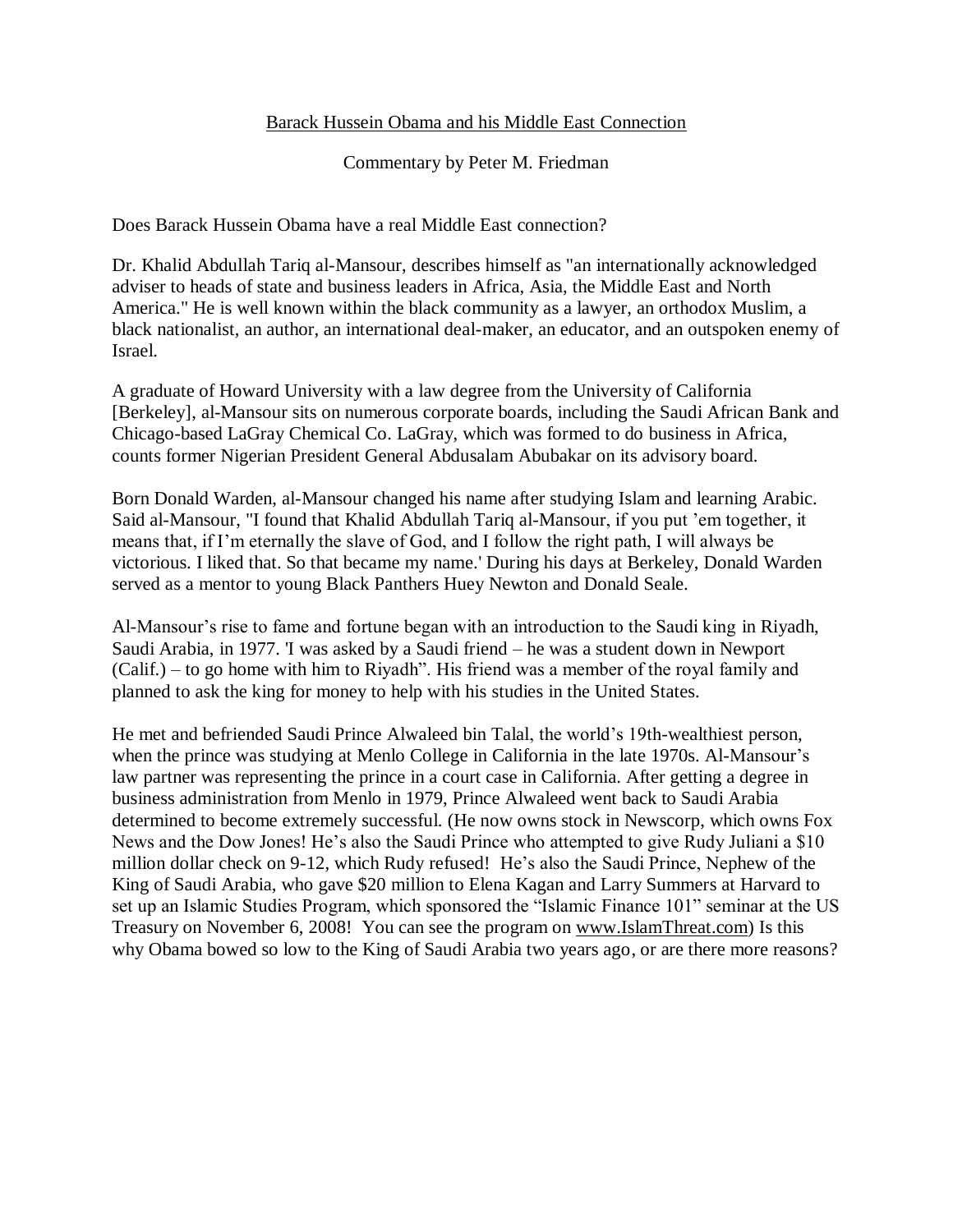

The two began to work together, and the prince asked him to help him invest in Africa. Al-Mansour says he and the prince flew from country to country as he introduced the prince to heads of state.

So where did Al-Mansour run into Barack Obama?

One-time New York City mayoral candidate Percy Sutton contacted him some 20 years ago to write a letter of recommendation to support the admission of a young man named Barack Obama to Harvard Law school. Al-Mansour thought perhaps a letter from Sutton would carry more weight because Sutton was a frequent lecturer there. Sutton did so, and said he believed that Al-Mansour was also raising money to help support Obama's education.

Obama has said that he worked his way through school, with the help of student loans. The Obama campaign told everyone that Obama self-financed his three years at Harvard Law School with loans, and did not receive any scholarship from Harvard Law school. [Obama spokesman] LaBolt denied that Obama received any financial assistance from Harvard or from outside parties. At the time, Harvard cost around \$25,000 a year, or \$75,000 for the three years that Obama attended. And as president of the Harvard Law Review, he received no stipend from the school. So if the figures cited by the Obama campaign for the Senator's student loans are accurate, that means that Obama came up with more than \$32,000 over three years from sources other than loans to pay for tuition, room and board. Where did he find the money? Did it come from friends of Khalid Al Mansour?

And why would a radical Muslim activist with ties to the Saudi royal family be raising money for Barack Obama? Is Obama's overt support for the Muslim Brotherhood and the Middle East unrest payback?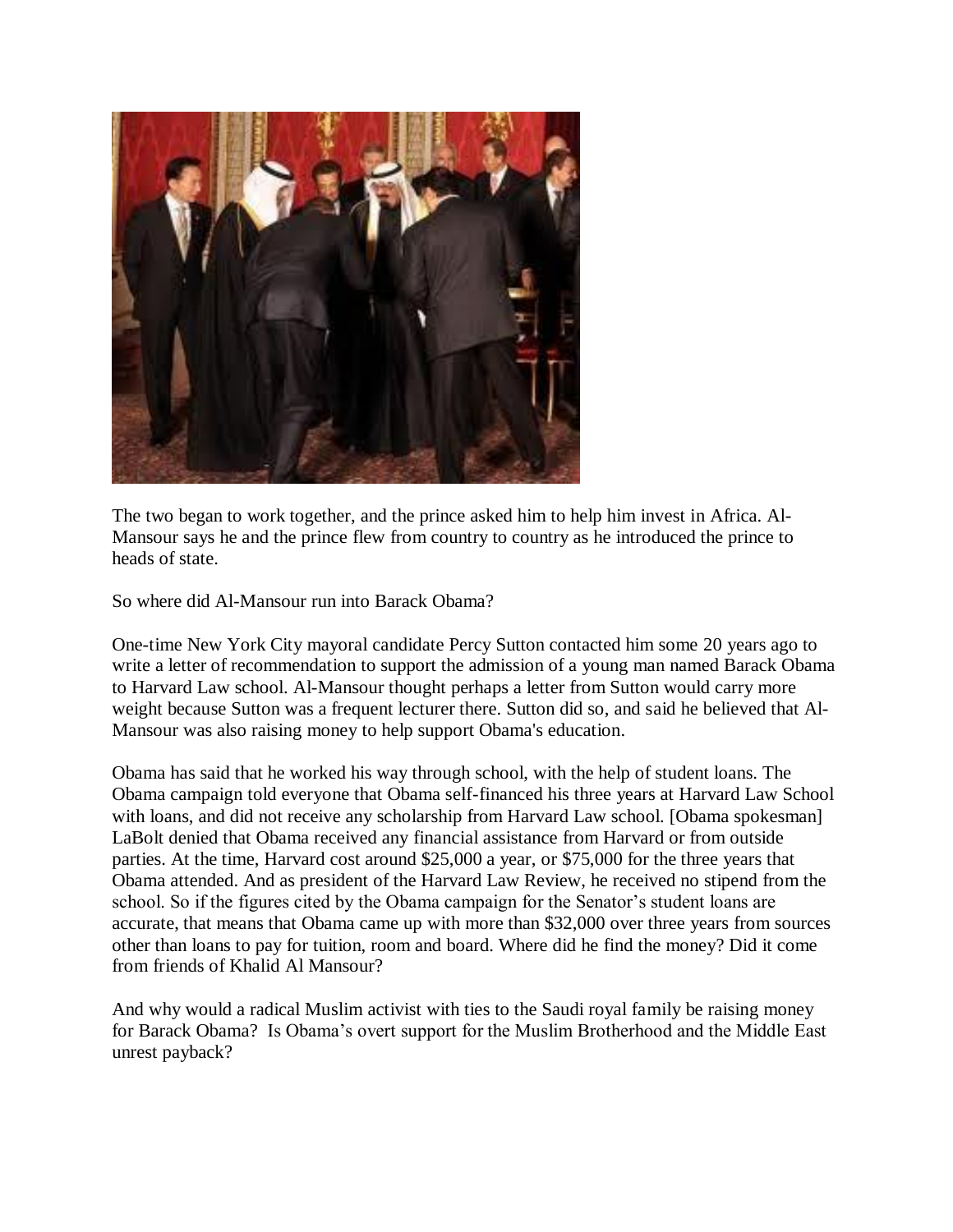America is now embroiled in three wars with Muslim-controlled countries, Iraq, Afghanistan, and now Libya. What is the "End Game"? What do we know?

We do know that "revolutions" are taking place all over the Middle East and North Africa – Tunisia, Algeria, Libya, Egypt, Syria, Jordan, Saudi Arabia, Yemen, Lebanon, Bahrain, and some of the minor Emirates like Oman, all Muslim-controlled. From "media" reports it appears as though these have been "spontaneous" uprisings dedicated to removing dictatorships and monarchies, and imposing "democracy" in their places. Let's connect the dots!

First off, these uprisings are not "spontaneous" as American media and our government report and want us to believe. They have been very carefully orchestrated, admitted now by the American government, at least in Libya. But, there are signs that the others have been orchestrated as well. Here are facts:

- 1. BHO spent six years of his life in Indonesia studying the Koran
- 2. BHO spent twenty years in Reverend Wright's church in Chicago learning all about "Liberation Theology" and anti-Semitism, and hatred for Jews and Israel.
- 3. BHO befriended Palestinian Rashid Kalidi and Syrian Tony Rezko.
- 4. BHO was inaugurated on January  $20<sup>th</sup>$ , 2009 as President.
- 5. BHO made a speech about Israel and the Palestinians to the UN on May  $18<sup>th</sup>$ , 2009 demanding that there should be a sovereign Palestinian state.
- 6. BHO met with Netanyahu prior to his speech to the UN.
- 7. BHO made a speech in Cairo on June  $4<sup>th</sup>$ , 2009 at Cairo University extolling "democracy". BHO invited the outlawed Muslim Brotherhood to attend.
- 8. On June  $9^{th}$ , 2009 BHO had a confrontational phonecall with Netanyahu from the Oval Office where BHO had his picture taken with his feet on the "Resolute" desk with the soles of his shoes pointed at the camera – clear symbol of insult in the Middle East.
- 9. Iran rigged election protests begin on June  $15<sup>th</sup>$ , 2009 BHO does nothing.
- 10. BHO visited with Netanyahu in the White House on March  $24<sup>th</sup>$ , 2010 with Netanyahu ushered out the rear entrance, and no photos taken of them. BHO withdrew without inviting Netanyahu to dinner. BHO then canceled Biden's Israel visit.
- 11. BHO met with Netanyahu in DC on July 3<sup>rd</sup>, 2010 trying to mend their relationship.
- 12. BHO makes a speech at the UN on September  $23<sup>rd</sup>$ , 2010 stating his assumption that there will be a Palestinian state by September, 2011.
- 13. Uprising starts in Tunisia in December, 2010.
- 14. Uprising in Egypt begins on January  $25<sup>th</sup>$ , 2011 after the Tunisia revolt is successful.
- 15. Uprising starts in Yemen in January, 2011.
- 16. Uprising starts in Algeria in February, 2011.
- 17. Uprising starts in Bahrain in February, 2011.
- 18. Uprising starts in Iran in February, 2011.
- 19. Uprising starts in Iraq in February, 2011.
- 20. Uprising starts in Jordan in February, 2011.
- 21. Uprising starts in Libya in February, 2011.
- 22. Uprising starts in Morocco in February, 2011.
- 23. Uprising starts in Oman in February, 2011.
- 24. Uprising starts in Kuwait in March, 2011.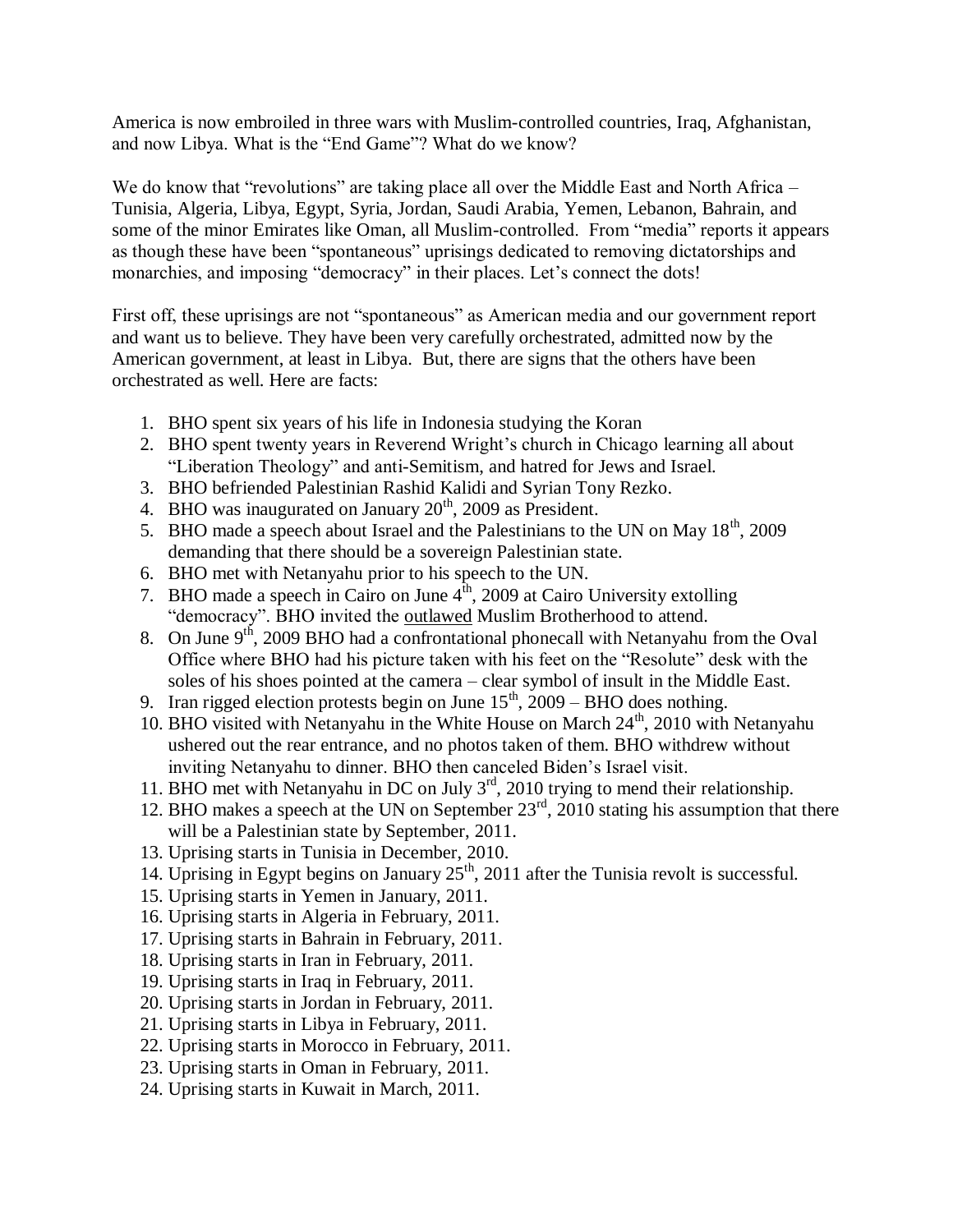- 25. Uprising starts in Saudi Arabia in March, 2011.
- 26. Uprising starts in Syria in March, 2011.
- 27. The US/NATO creates No-Fly Zone in N. Libya and bombs Qaddafi government forces.
- 28. March  $29<sup>th</sup>$ , 2011 the White House confirms BHO signed a "finding" in early March allowing the CIA to intervene in Libya and supply weapons to the rebels in spite of BHO's speech on March  $28<sup>th</sup>$ , 2011 denying it.
- 29. March  $30<sup>th</sup>$ , 2011 the media releases information that BHO had US personnel and NGOs in Egypt coordinating the Egyptian uprising prior to the start.

Now the plot thickens!

Because of the Congressman Anthony Weiner Twittering, a bright light has been focused on his new Wife, a devout Muslim named Huma Abedin. In fact, Abedin has been at the right hand of Hillary Clinton since the Clintons were in the White House in 1996. Abedin was originally brought in as an intern (hmmmmmm……), but has steadily risen to become Hillary's indispensible "go-for"

In the recent article by Walid Shoebat, he provides some real insight into possible Muslim Brotherhood connections:

"Was Huma Abedin — wife of Anthony Weiner and deputy chief of staff to Hillary Clinton unaware that her mother was reported as a member of the Muslim Brotherhood? Did Western media miss what has been revealed in several Arab newspapers and left secret in American government circles?

[Al-Liwa Al-Arabi](http://hobaheba.blogspot.com/) [\(translated here\)](http://www.shoebat.com/blog/archives/1202) claims to have leaked an extensive list, partially published by [Al-Jazeera](http://www.aljazeera.net/Mob/Templates/Postings/NewsDetailedPage.aspx?GUID=666261C4-31C1-4DE3-86B5-FD0E84ACBE28) and several other major Arab newspapers, that includes Huma's mother, Saleha Abedin, in the Brotherhood's secret women's division — known as the *Muslim Sisterhood* or *International Women's Organization* (IWO).

Information about the IWO can readily be found at the Muslim Brotherhood's [official website.](http://www.ikhwanhistory.org/index.php?title=%5F%5F%5F%5F%5F_%5F%5F%5F%5F%5F%5F_%28%5F%5F%5F%5F%5F%5F%29&diff=87650&oldid=87648) An excerpt from its goal, translated from the Arabic, states:

The Women Organization's goal, **in accordance with the Muslim Brotherhood rules,** is to gain and **acquire a unified global perception in every nation in the world** regarding the position of women, and the necessity of advocacy work at all levels **in accordance with the message of the Brotherhood,** as written in Women in Muslim Society, and the rearing of women throughout the different stages of life [emphasis added].

The Egyptian paper *Al-Dostor* revealed that the Sisterhood includes 63 international members across 16 different countries — a claim confirmed by the Arab Center for Studies, headed by researcher [Abdul Rahim Ali.](http://www.ikhwanweb.com/article.php?id=23185)

Neither Huma nor any major Western media outlets even mention this bit of common knowledge in the Arab world.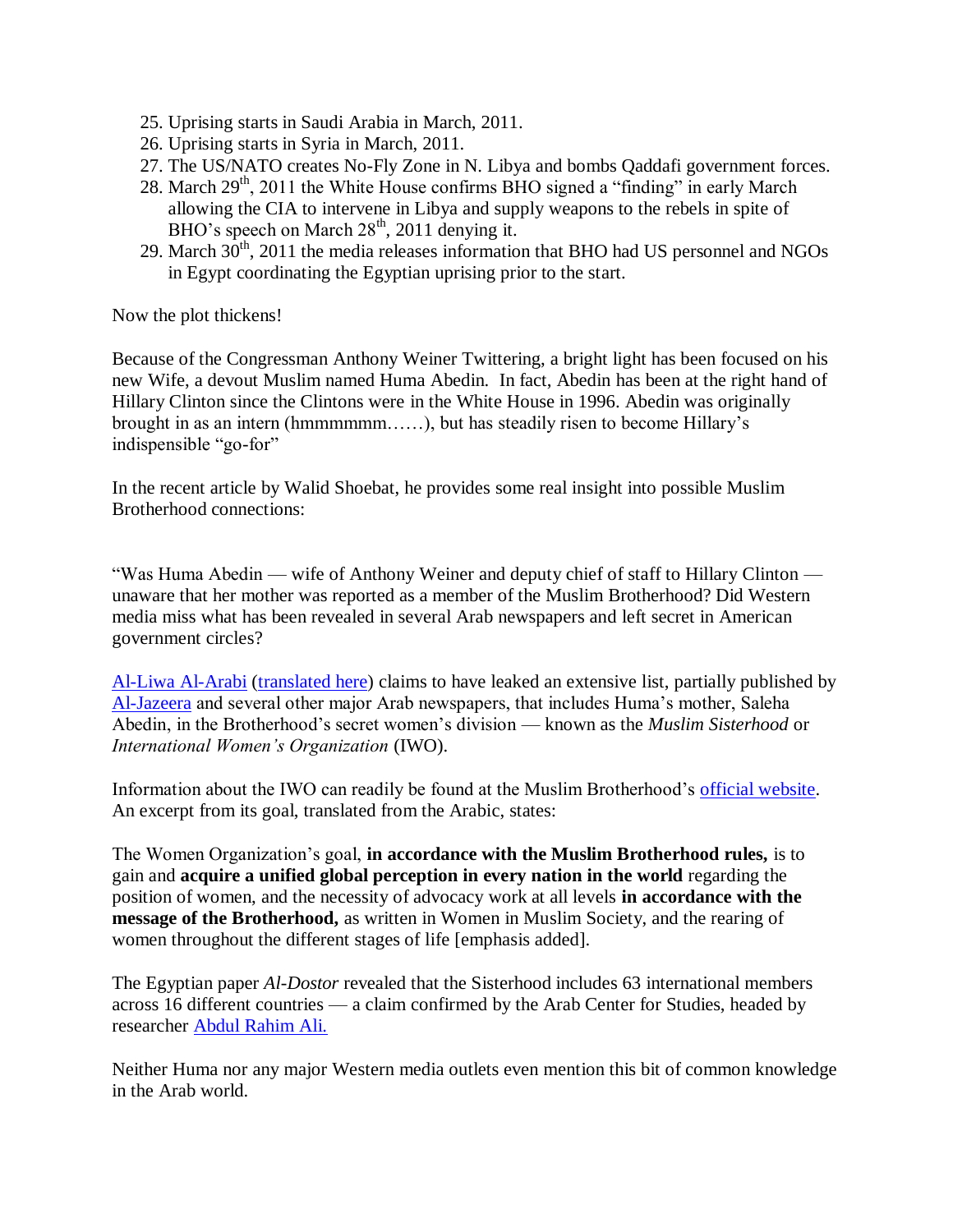But there is more. Also [confirmed](http://alqumaa.net/vb/showthread.php?t=45524) by Arab sources is that Huma Abedin has a brother who works at Oxford University named Hassan Abedin. Oxford, which has long been infiltrated by Islamists who founded the [Oxford Centre for Islamic Studies](http://alqumaa.net/vb/showthread.php?t=45524) (OCIS), has Huma's brother listed as a [fellow](http://www.oxcis.ac.uk/fellows.html) and partner with a number of Muslim Brotherhood [members](http://www.almktaba.com/book/picbook/book8/p16.html) on the Board including al-Qaeda associate [Omar Naseef](http://www.freerepublic.com/focus/f-news/1924323/posts) and the notorious Muslim Brotherhood leader Sheikh [Yusuf Qaradawi.](http://www.discoverthenetworks.org/individualProfile.asp?indid=822) Both have been listed as OCIS [trustees.](http://globalmbreport.com/?p=2641) Naseef continues to serve as Board [chairman.](http://www.charityperformance.com/charity-details.php?id=12448)

In 2009, Qaradawi's role [within Oxford](http://ikhwanmisr.net/article.php?id=21082) and the Muslim Brotherhood was [championed](http://www.ghannoushi.net/index.php?option=com_content&view=article&id=298:qaradawi) by the notorious Sheikh Rached Ghannouchi of Al-Nahda – a Muslim Brotherhood affiliate now active in Tunisia. OCIS has even presented [an award](http://www.sunniforum.com/forum/showthread.php?10813-Shaykh-Abd-Al-Fattah-Abu-Gudda) for great scholarly achievement to Brotherhood member Shaykh Abd Al-Fattah Abu Gudda, whose personal history goes back to the Brotherhood's founder, Hasan al-Banna.

Even the *Sunday Times* **<u>[acknowledges](http://www.timesonline.co.uk/tol/comment/faith/article7099811.ece)</u>** that [the cradle](http://www.jihadwatch.org/2009/05/sheikh-al-azhar-urges-jihad-against-terrorists.html) of Islamic jihad — Al-Azhar University actively attempts to establish links with OCIS, where Huma's brother serves.

Was Huma [unaware](http://www.indianexpress.com/news/huma-abedin-sucked-into-weiner-scandal/803127/) of all this as she [accompanied](http://globalmbreport.org/?p=2242) Hillary Clinton to the [Dar El-Hekma](https://sisweb.daralhekma.edu.sa:8251/portal/page?_pageid=374,146513&_dad=portal&_schema=PORTAL) women's college in Saudi Arabia? Huma's mother is co-founder and vice dean at the college and an active missionary on issues regarding Muslim women.

Another member listed as belonging to the Sisterhood mentioned by [Al-Jazeera](http://www.aljazeera.net/Mob/Templates/Postings/NewsDetailedPage.aspx?GUID=666261C4-31C1-4DE3-86B5-FD0E84ACBE28) is Suheir Qureshi. Alongside Huma's mother, Saleha Abedin, as well as Secretary of State Hillary Clinton, who was brought in due to her connection with Huma, Qureshi spoke on issues of women in Muslim society. An Arabic [news report](http://www.mnfaa.com/vb/showthread.php?t=8889) of what happened [during](http://secretaryclinton.wordpress.com/2010/02/15/hillary-clinton-in-saudi-arabia/) [Hillary's visit](http://globalmbreport.org/?p=2242) stated that:

Suheir Qureshi spoke of how elated she was of Hillary's historic visit…. Saleha Abedin spoke after **Suheir Qureshi** and beamed in the presence of Secretary Clinton. Saleha's speech preceded the former first lady's. Then Hillary stood. She donned a broad smile as she approached the podium….Clinton started with a strong word and she spent a long time complimenting Dr. Saleha Abedin regarding her daughter. **Hillary explained that Huma holds an important and sensitive position in her office.** She ended her speech by speaking of Saleha Abedin's daughter (Huma), that a person must be happy if mentioned in a positive light but **there is no happiness that equals the compliment given to children in front of a parent** [emphasis added].

It is sacrilege in Islam for Huma's mother to accept the reality that her daughter is married to a Jew. Yet neither Saleha nor Huma's brother Hassan denounces her marriage to Weiner, especially when it was considered [null and void](http://qa.sunnipath.com/issue_view.asp?HD=7&ID=11439&CATE=1436) by some of the [highest authorities](http://www.farfesh.com/Display.asp?catID=119&mainCatID=117&sID=82834) on Islamic Sharia rulings.

Huma's brother has been key in furthering the [Islamic agenda](http://www.alriyadh.com/2006/02/22/article132831.html) and has worked with Saudi Prince Alwaleed bin Talal on a program of "spreading Islam to the west." A [detailed report](http://www.freerepublic.com/focus/f-news/1924323/posts) from 2007 shows that Naseef was identified as the likely force behind the Abedin family's departure from Kalamazoo, Michigan, to Jeddah, Saudi Arabia, circa 1977 – the same year that the Muslim Sisterhood was established.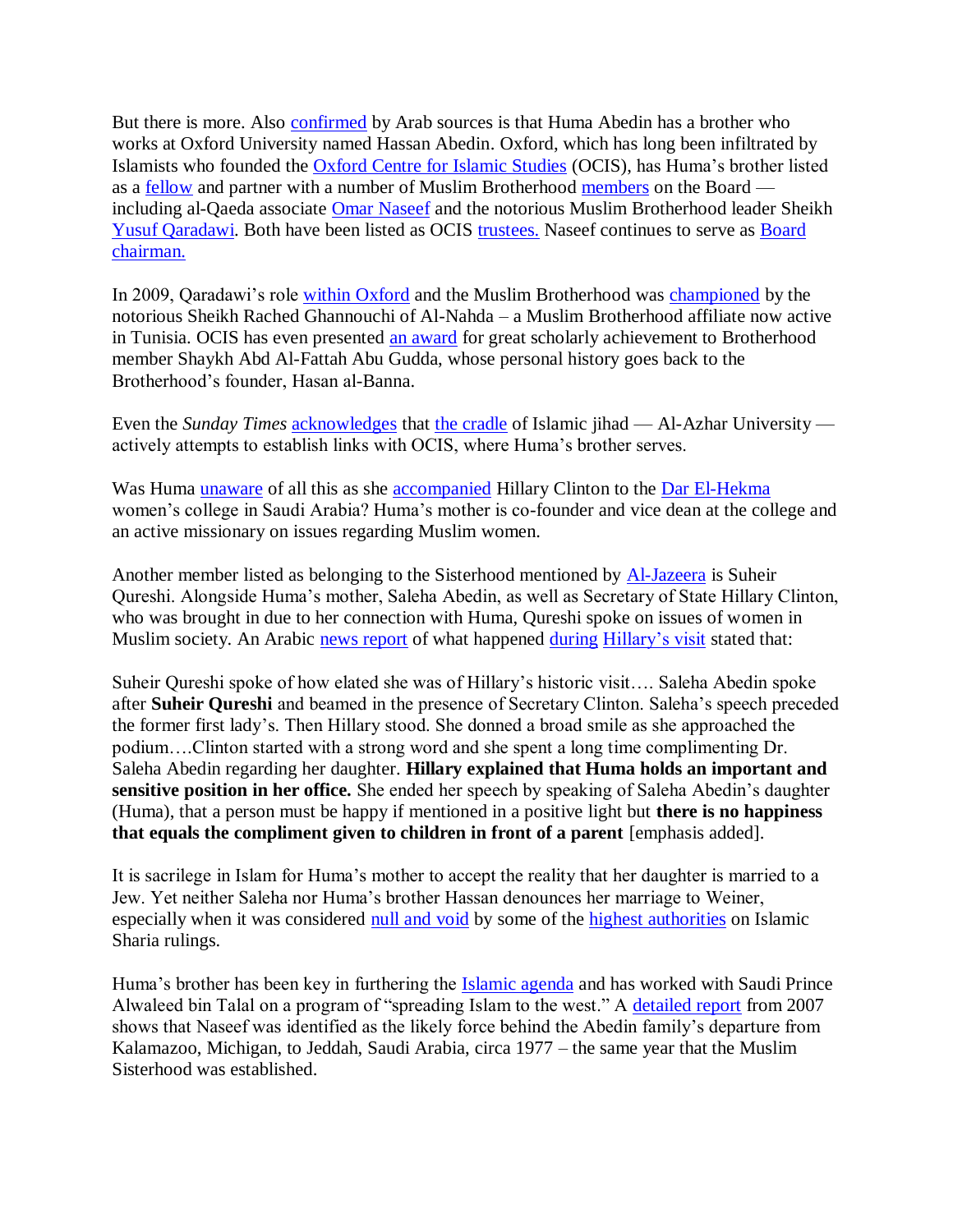In 2008, Dr. Mumen Muhammad [wrote about](http://www.syria-aleppo.com/news/1778.html) why Huma vowed to stay with Hillary even if the latter were to lose the presidential nomination to Obama:

Abedin assures in press releases of her continuance on the path with Hillary Clinton, even if Clinton failed as a candidate. The candidate's aides and other influential figures in the Democratic Party assure that **they do not disregard Abedin running for election or taking her position in the political arena with the help in successive political administrations of the Clinton family itself** [emphasis added].

Hillary Clinton [signed a document](http://www.tariqramadan.com/US-Government-Lifts-Ban-on-Tariq.html) less than one month prior to her trip to Saudi Arabia with Huma that [lifted the ban](http://globalmbreport.org/?p=1956) on Tariq Ramadan, allowing him entry into the United States. (Ramadan is the grandson of the founder of the Muslim Brotherhood, [Hasan al-Banna,](http://www.discoverthenetworks.org/individualProfile.asp?indid=1368) and has ties to Islamic terrorist groups.) The Clinton family played a key role in promoting Fethullah Gülen, the extremely powerful Turkish imam and notorious Islamist conspirator, as he fled Turkey for the United States after attempting to overthrow Turkey's secular government. (He was [indicted](http://www.guardian.co.uk/world/2000/sep/01/1) on this charge in 2000.) In 2008, the former president [heaped](http://www.youtube.com/user/turkishcenter) praise on Gülen, giving him a clean slate. Gülen has been given refuge and has even had sermons aired on Turkish television during which he explained to his followers how to best [seize power](http://www.meforum.org/2045/fethullah-gulens-grand-ambition) from the Turkish government:

You must **move in the arteries of the system without anyone noticing your existence** until you reach all the power centers… until the conditions are ripe….Until that time, any step taken would be too early — like breaking an egg without waiting the full forty days for it to hatch. It would be like killing the chick inside [emphasis added].

Gülen expressed this sentiment in [another sermon](http://www.meforum.org/2045/fethullah-gulens-grand-ambition#_ftnref49) as well:

The philosophy of our service is that **we open a house somewhere and, with the patience of a spider, we lay our web to wait for people to get caught in the web; and we teach those who do** [emphasis added].

Serving with Huma's brother as an Oxford Centre [trustee](http://globalmbreport.com/?p=2641) is [Abdullah Gül,](http://news.bbc.co.uk/2/hi/europe/6595511.stm) Turkey's president himself. He considers himself a follower of Fethullah Gülen, according to [Wikileaks.](http://leaksfree.com/2009/12/gulen-turkeys-invisible-man-casts-long-shadow/)

Huma Abedin's charm, family connections, and access to highly sensitive state secrets — as admitted by Hillary herself — can have significant consequences. What absolutely must be known is if this circle of public servants was made aware of all these ties to potential enemies of the state"

To make matters more interesting, on September 9, 2006, Abedin purchased a DC condo for \$649,000 on a meager income from the White House of less than \$28,000 at the time of purchase! How did she qualify for the mortgage? Further, She has appeared in Vogue in a highfashion expose, and is known to have original designer clothes and accessories, not knock-offs purchased from Ebay! Where does the money come from to afford this life-style? Is She being funded by Middle East connections?